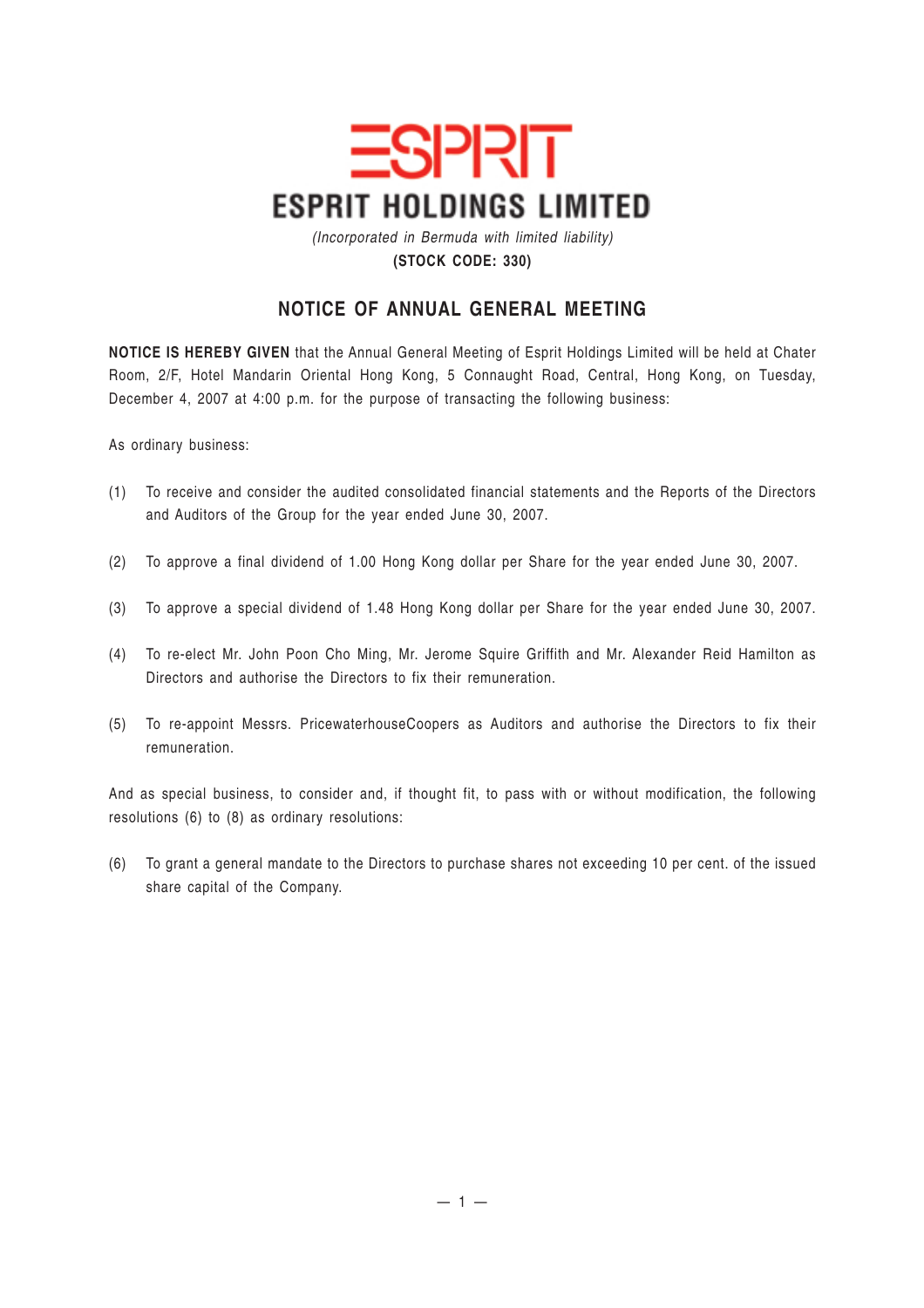- (7) Subject to restriction on discount and restriction on refreshment as stated in the circular to the shareholders of the Company dated September 28, 2007, to grant a general mandate to the Directors to issue, allot and deal with additional shares up to a maximum of 5 per cent. of the issued share capital of the Company, save in the case of an allotment for the purpose of an acquisition or where the consideration for such allotment is otherwise than wholly in cash, up to a maximum of 10 per cent. of the issued share capital of the Company as at the date of passing of this resolution.
- (8) To extend the general mandate granted to the Directors to issue shares in resolution no. 7 by the number of shares repurchased under resolution no.6.

By order of the Board **Esprit Holdings Limited John Poon Cho Ming** *Deputy Chairman*

Hong Kong, September 28, 2007

*Principal place of business in Hong Kong:* 43/F., Enterprise Square Three 39 Wang Chiu Road Kowloon Bay Kowloon Hong Kong

As at the date of this announcement, the Directors of the Company are:

| Executive Directors:                 | Heinz Jürgen KROGNER-KORNALIK (Chairman)<br>John POON Cho Ming (Deputy Chairman)<br>Thomas Johannes GROTE<br>Jerome Squire GRIFFITH |
|--------------------------------------|-------------------------------------------------------------------------------------------------------------------------------------|
| Non-executive Directors:             | Jürgen Alfred Rudolf FRIEDRICH<br>Michael YING Lee Yuen                                                                             |
| Independent Non-executive Directors: | Paul CHENG Ming Fun<br>Alexander Reid HAMILTON<br>Raymond OR Ching Fai                                                              |